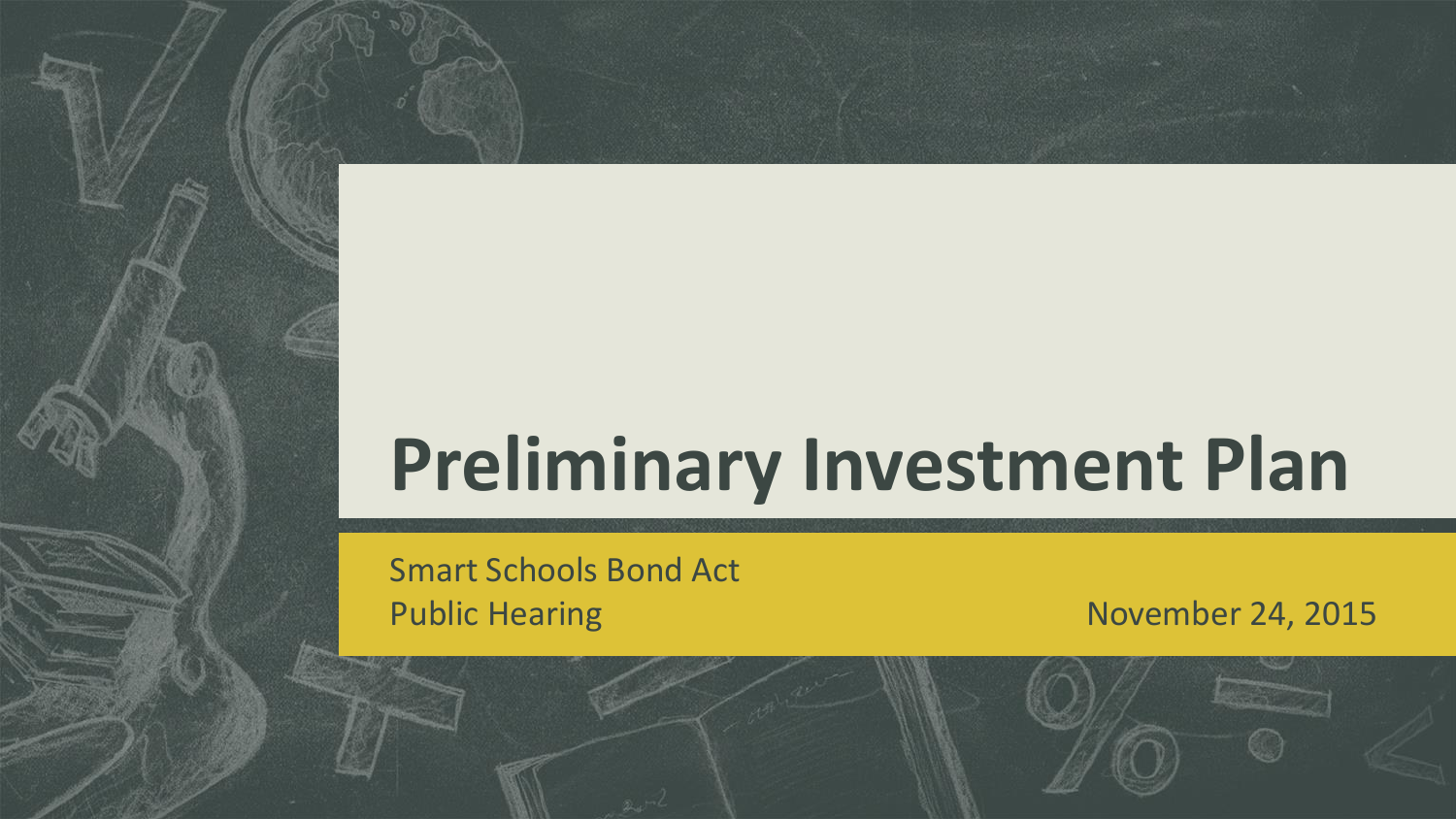### Smart Schools Bond Act

- Allocated \$2 Billion to NYS School Districts for technology enhancements to support teaching and learning
- **Passed by NYS Voters in November, 2014**
- Allocated \$3,971,619.00 to the Fulton City School District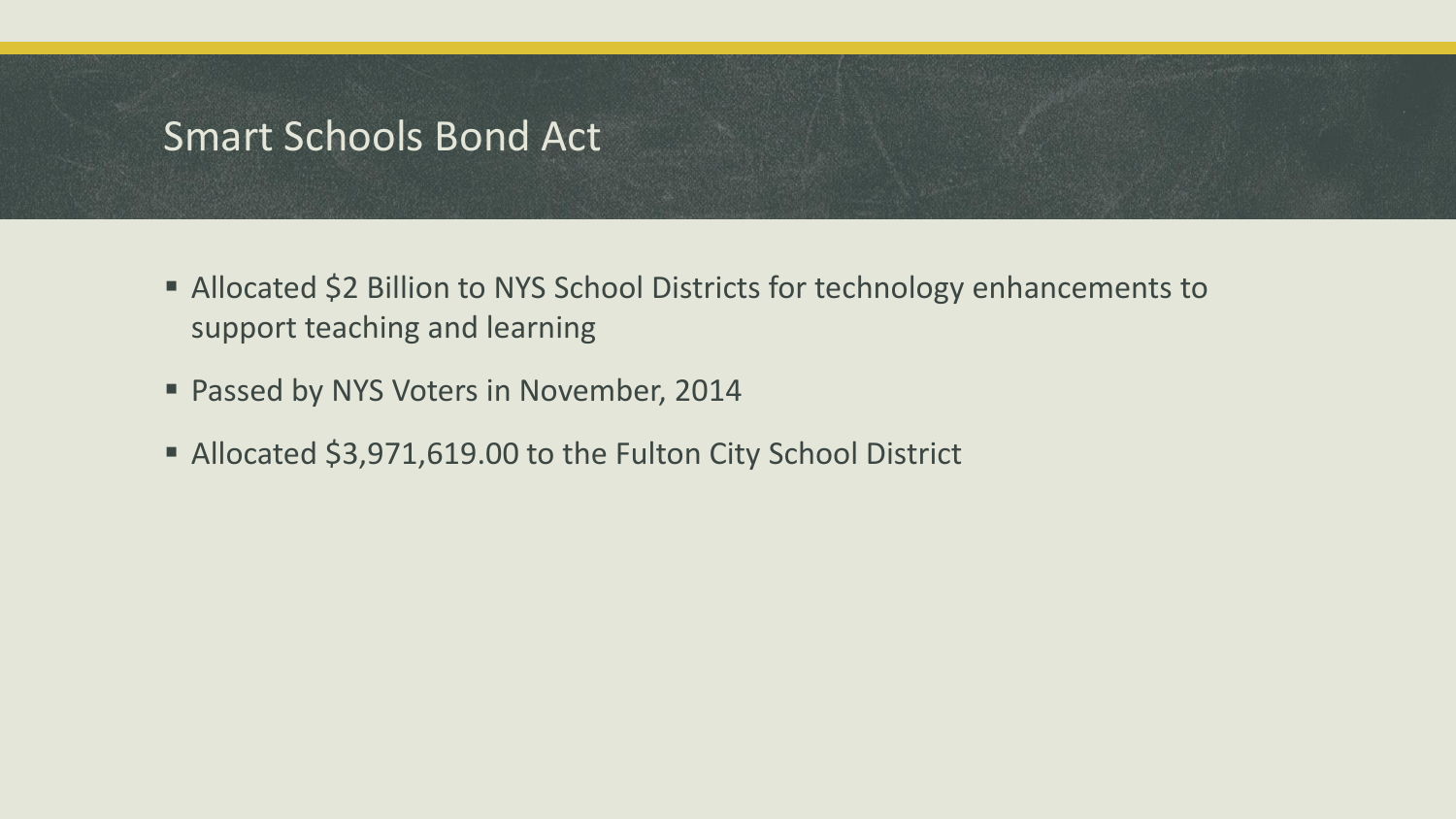# Smart Schools Bond Act: Funding Timeline and Process

- $\checkmark$  Technology Plan submitted to CNYRIC for certification
- $\checkmark$  Joint Site Based Meeting to discuss Smart Schools and investment needs, August 17, 2015
- $\checkmark$  NYSED approves Technology Plan, Approval Letter received September 14, 2015
- $\checkmark$  Preliminary Investment Plan approved by Board of Education October 13, 2015
- $\checkmark$  Preliminary Investment Plan posted on Fulton City School District website October 14, 2015
- **Public Hearing for input on Preliminary Investment Plan, November 24, 2015**
- o Revisions to Investment Plan based on community input
- o Board of Education approves Investment Plan
- o Investment Plan submitted to NYSED Business Portal \*Note if there are any capital improvements included in an investment plan, the plan must be submitted to the Office of Facilities Planning prior to submitting to the portal
- o Receive approval for the purchases from NYSED
- o Approved plan and letter posted to Fulton City School District website
- o Begin purchase and implementation process
- Subsequent plans all follow the same process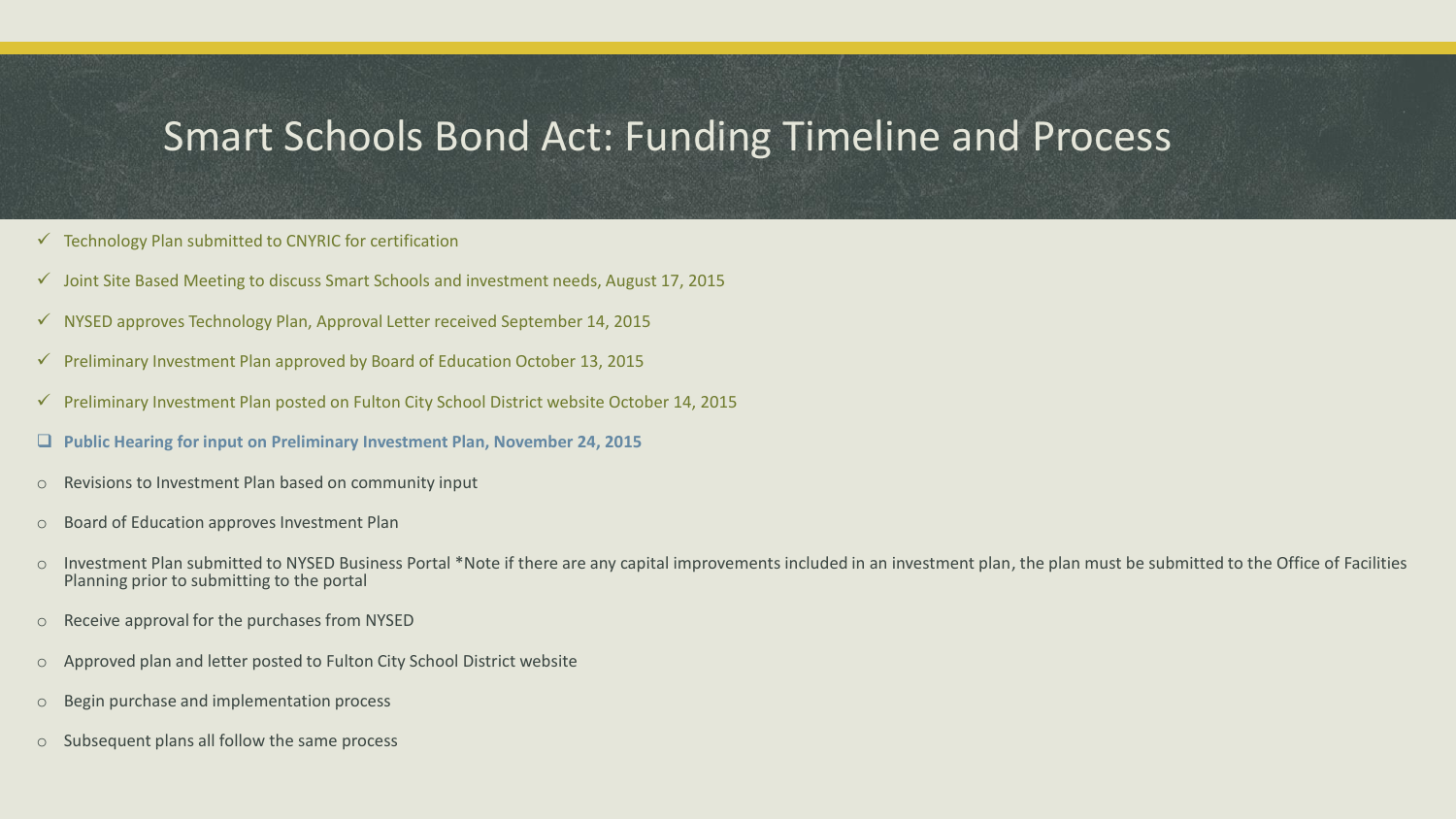# Preliminary Investment Plan

| Item                                             | <b>Estimated Cost</b> | <b>Building</b>              | Repeating |
|--------------------------------------------------|-----------------------|------------------------------|-----------|
|                                                  |                       |                              |           |
| <b>Wireless Access Points</b>                    | \$53,000.00           | All                          | Yes       |
| Core Switch-HP 5400 Series                       | \$41,000.00           | <b>GRB</b>                   | <b>No</b> |
| Laptops for Students                             | \$210,000.00          | All                          | Yes       |
|                                                  |                       |                              |           |
|                                                  |                       |                              |           |
| <b>Tablet Devices</b>                            | \$45,000.00           | All                          | Yes       |
|                                                  |                       |                              |           |
| Carts for Laptops/Tablets                        | \$27,000.00           | All                          | Yes       |
| <b>IWB Replacements - Smart/Epson</b>            | \$45,000.00           | All                          | Yes       |
|                                                  |                       |                              |           |
|                                                  |                       |                              |           |
| 175 Computer Replacements                        | \$130,000.00          | All                          | Yes       |
| <b>Fulton Public Library Public PCs Adults</b>   | \$6,500.00            | <b>Fulton Public Library</b> | <b>No</b> |
| Fulton Public Library Public PCs Children        | \$3,250.00            | <b>Fulton Public Library</b> | <b>No</b> |
| Fulton Public Library Tablets Children           | \$3,635.00            | <b>Fulton Public Library</b> | <b>No</b> |
| Switch Modules for Wi-Fi support                 | \$10,000.00           | All                          | <b>No</b> |
| UPS capacity in cabinets, 90 minutes offices, 60 |                       |                              |           |
| minutes classrooms                               | \$7,000               | FJH and LN                   | <b>No</b> |
| LaserPro Engraving Printer                       | \$14,000.00           | <b>FJH</b>                   | <b>No</b> |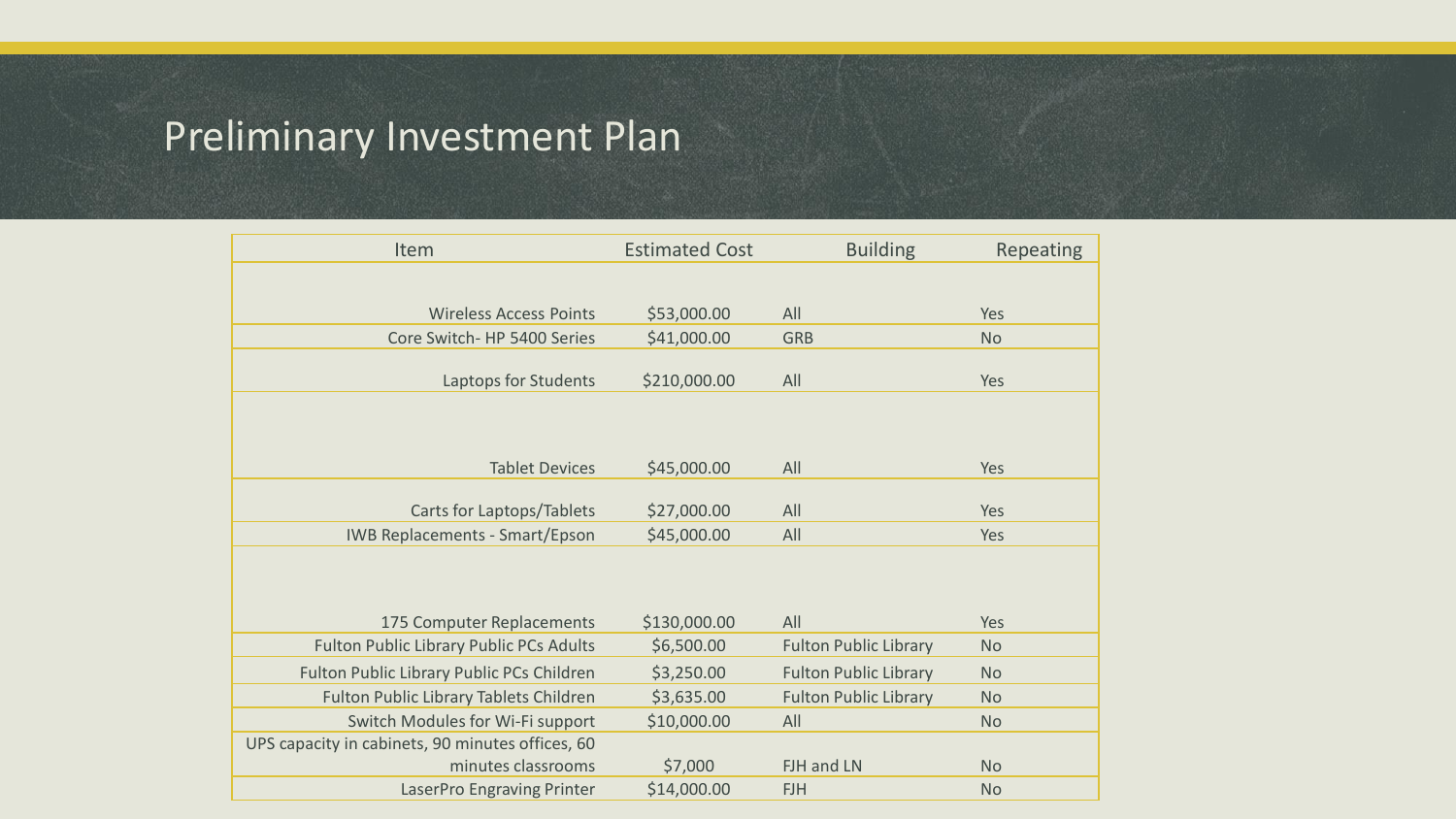# Spending Detail by Device Allocation

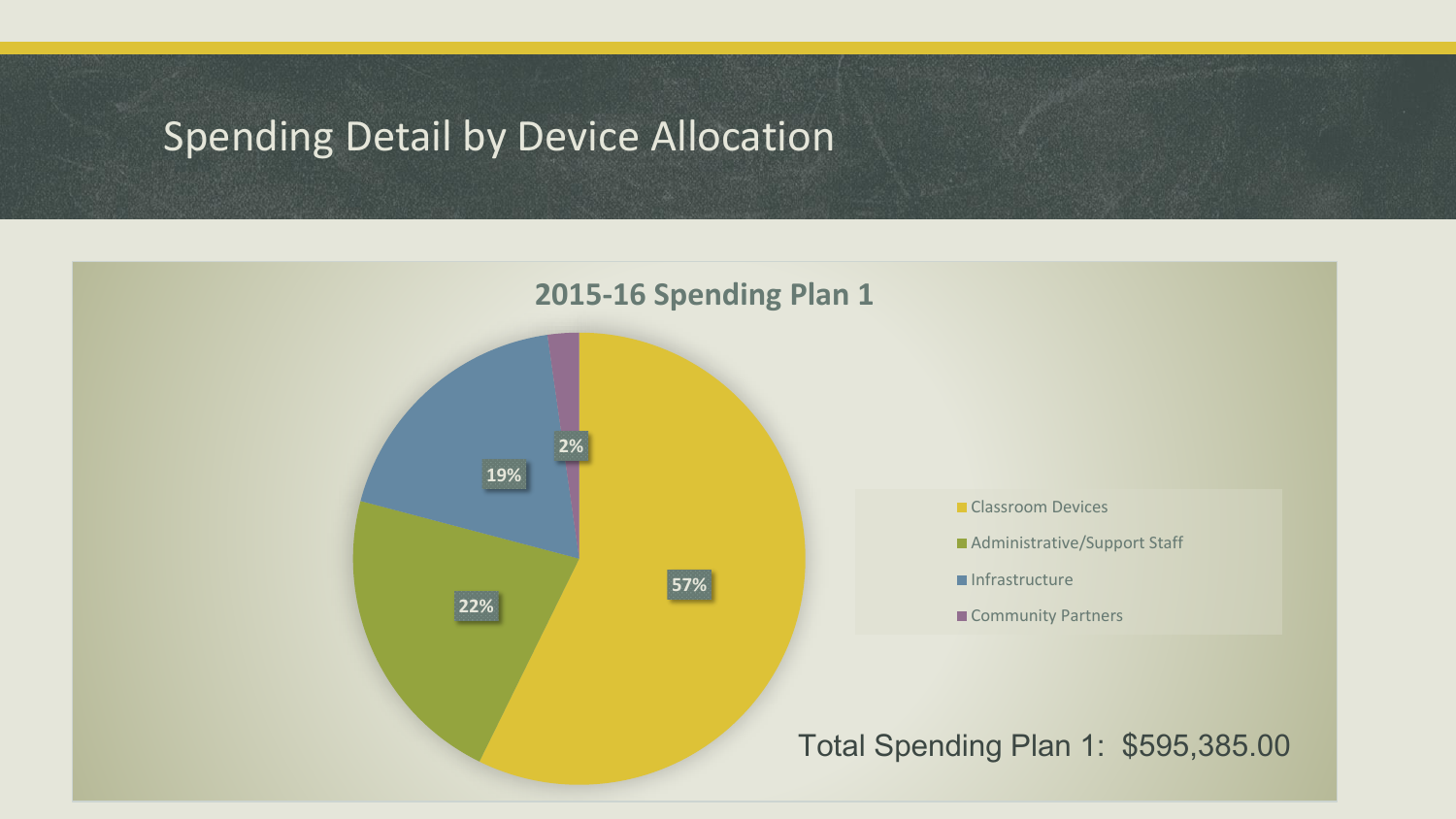### Next Steps

#### BOE approves Investment Plan

- Inclusive of feedback from Public Forum
- Posted on District website at [www.fultoncsd.org](http://www.fultoncsd.org/)

#### Plan Submitted to NYSED

• Plan and information posted on [www.fultoncsd.org](http://www.fultoncsd.org/)

#### NYSED Approval

• Letter received from NYSED signifying approval for purchases

#### Purchase and Implement

- •Obtain quotes for equipment
- Complete purchases
- Submit for reimbursement
- Implement new equipment

#### Phase 2 Purchase Plan

- Begin process for second purchase plan
- This plan will include wiring
- Submit to the Office of Facilities Planning